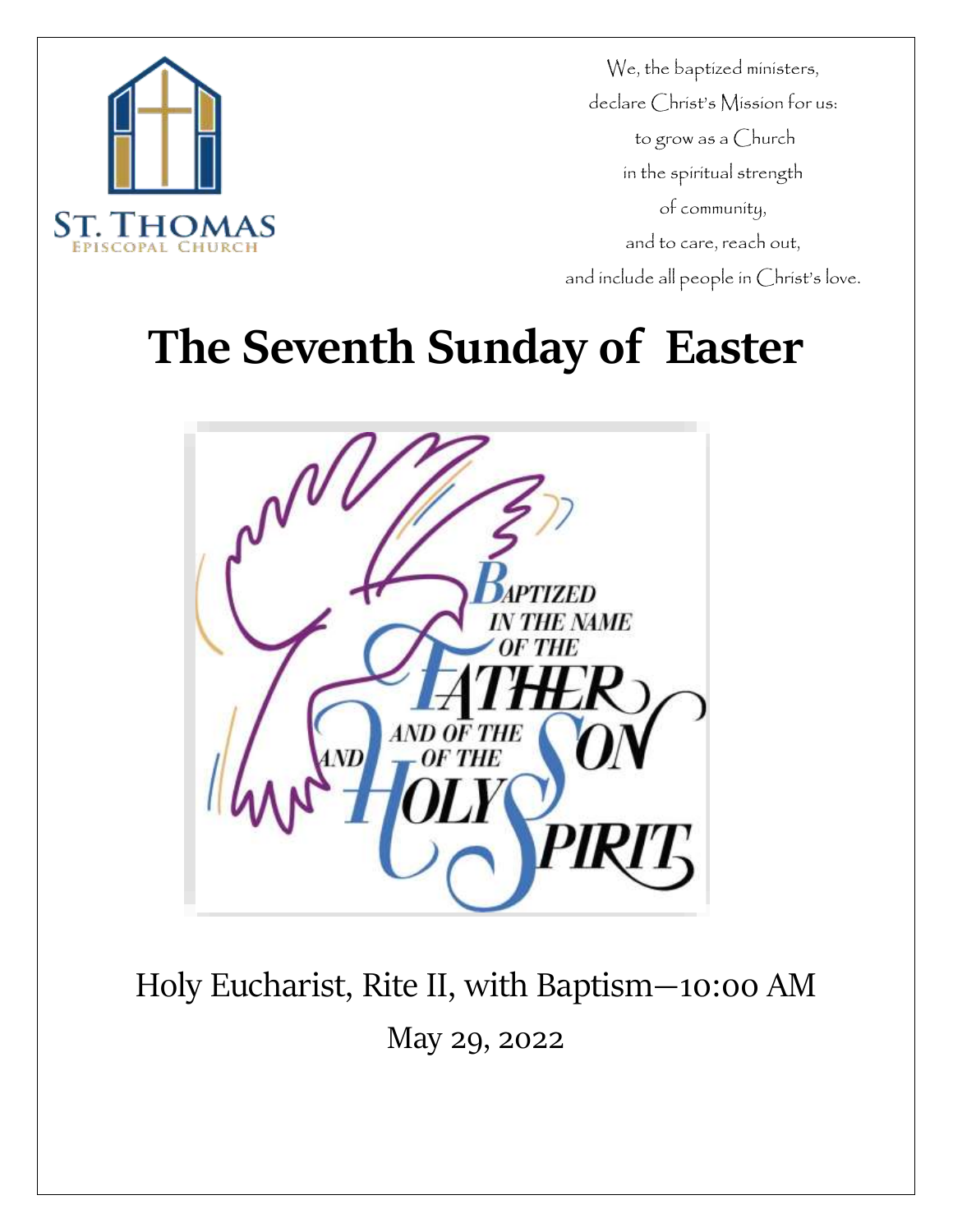### **THE WORD OF GOD**

**Prelude** *Jesu, Joy of Our Desiring by* **J.S. Bach**

**Processional** *All Hail the Power of Jesus' Name* **#450 v 1, 3 & 5, Blue Hymnal** 



**Welcome Rev. Fran**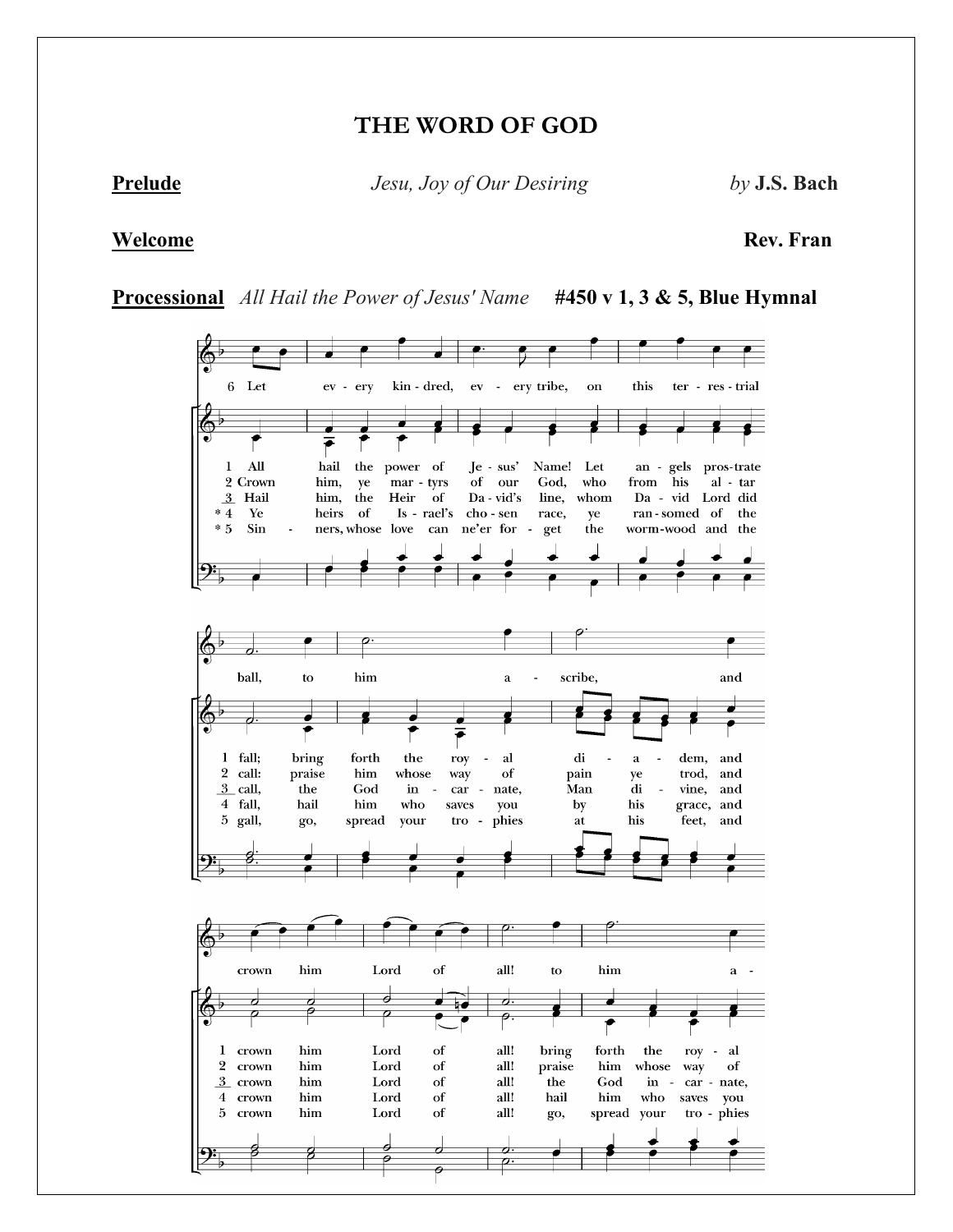

6 Let every kindred, every tribe, on this terrestrial ball, to him all majesty ascribe, and crown him Lord of all!

#### **The Acclamation BCP 355**

Celebrant Alleluia. Christ is risen People **The Lord is risen indeed. Alleluia.** Celebrant There is one Body and one Spirit; People **There is one hope in God's call to us;** Celebrant One Lord, one Faith, one Baptism; People **One God and Father of all.**

#### **The Collect Acclamation**

| Celebrant | The Lord be with you. |
|-----------|-----------------------|
| People    | And also with you.    |
| Celebrant | Let us pray.          |

#### **The Collect of the Day**

O God, the King of glory, you have exalted your only Son Jesus Christ with great triumph to your kingdom in heaven: Do not leave us comfortless, but send us your Holy Spirit to strengthen us, and exalt us to that place where our Savior Christ has gone before; who lives and reigns with you and the Holy Spirit, one God, in glory everlasting. **Amen.**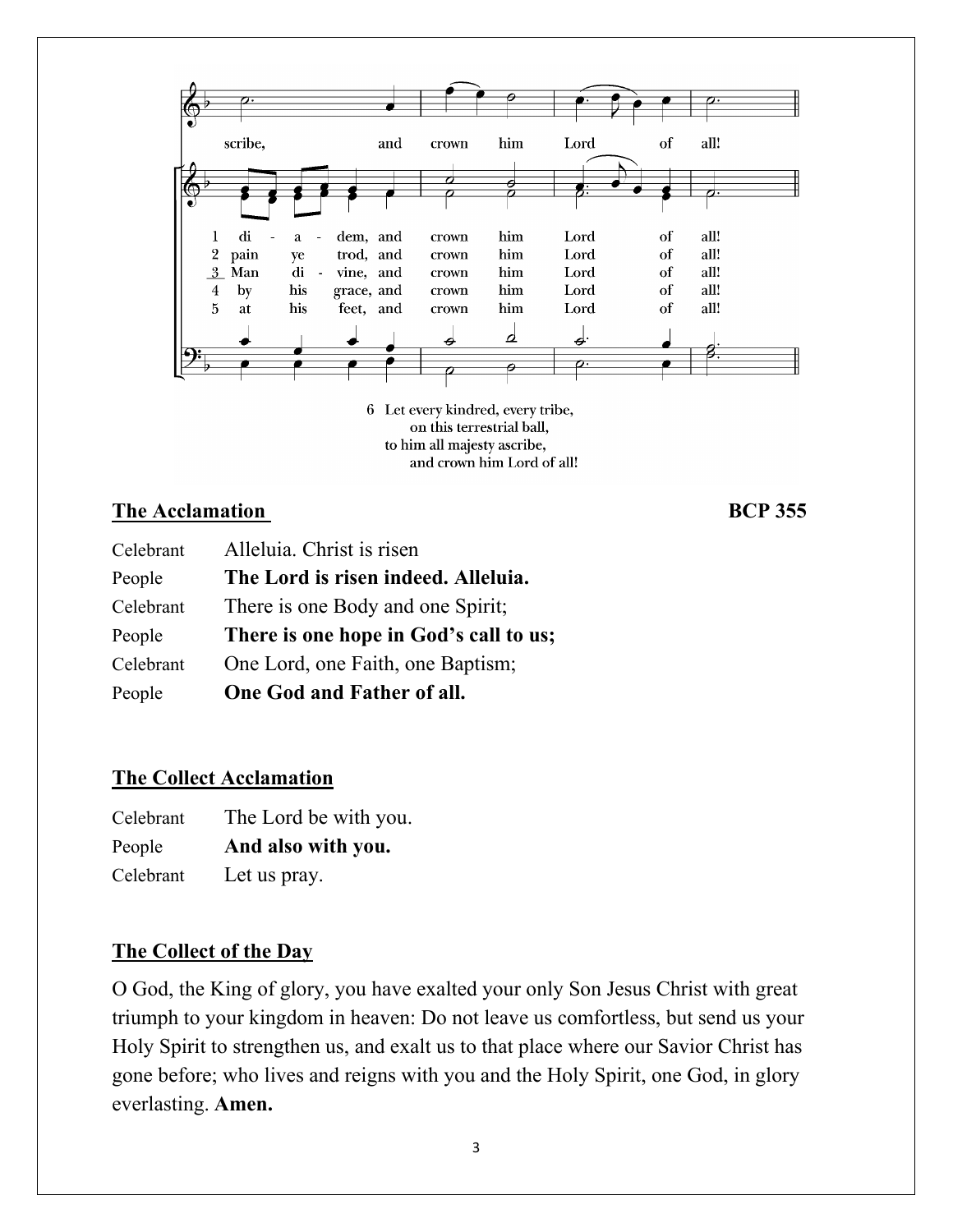#### **The Lessons**

#### **The First Lesson Acts 16:16-34**

A reading from the Book of Acts.

With Paul and Silas, we came to Philippi in Macedonia, a Roman colony, and, as we were going to the place of prayer, we met a slave girl who had a spirit of divination and brought her owners a great deal of money by fortune-telling. While she followed Paul and us, she would cry out, "These men are slaves of the Most High God, who proclaim to you a way of salvation." She kept doing this for many days. But Paul, very much annoyed, turned and said to the spirit, "I order you in the name of Jesus Christ to come out of her." And it came out that very hour.

But when her owners saw that their hope of making money was gone, they seized Paul and Silas and dragged them into the marketplace before the authorities. When they had brought them before the magistrates, they said, "These men are disturbing our city; they are Jews and are advocating customs that are not lawful for us as Romans to adopt or observe." The crowd joined in attacking them, and the magistrates had them stripped of their clothing and ordered them to be beaten with rods. After they had given them a severe flogging, they threw them into prison and ordered the jailer to keep them securely. Following these instructions, he put them in the innermost cell and fastened their feet in the stocks.

About midnight Paul and Silas were praying and singing hymns to God, and the prisoners were listening to them. Suddenly there was an earthquake, so violent that the foundations of the prison were shaken; and immediately all the doors were opened and everyone's chains were unfastened. When the jailer woke up and saw the prison doors wide open, he drew his sword and was about to kill himself, since he supposed that the prisoners had escaped. But Paul shouted in a loud voice, "Do not harm yourself, for we are all here." The jailer called for lights, and rushing in, he fell down trembling before Paul and Silas. Then he brought them outside and said, "Sirs, what must I do to be saved?" They answered, "Believe on the Lord Jesus, and you will be saved, you and your household." They spoke the word of the Lord to him and to all who were in his house. At the same hour of the night he took them and washed their wounds; then he and his entire family were baptized without delay. He brought them up into the house and set food before them; and he and his entire household rejoiced that he had become a believer in God.

Reader The Word of the Lord. People **Thanks be to God.**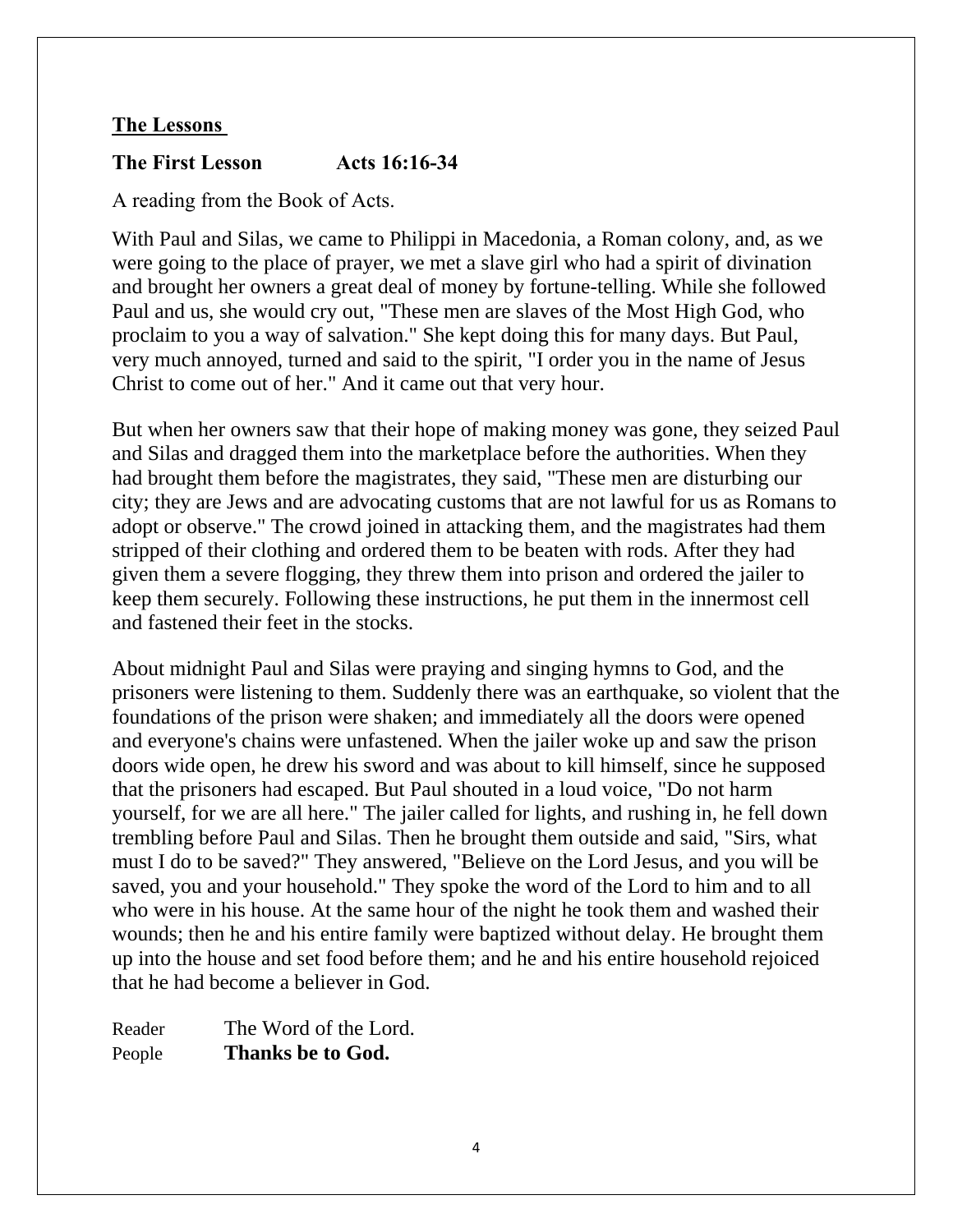**Psalm 97** (*We will pray Psalm 67 responsively by half verse*.)

| 1 The LORD is King; let the earth rejoice; *                                                                                       |
|------------------------------------------------------------------------------------------------------------------------------------|
| let the multitude of the isles be glad.                                                                                            |
| 2 Clouds and darkness are round about him, *<br>righteousness and justice are the foundations of his throne.                       |
| 3 A fire goes before him *<br>and burns up his enemies on every side.                                                              |
| 4 His lightnings light up the world; *<br>the earth sees it and is afraid.                                                         |
| 5 The mountains melt like wax at the presence of the LORD, *<br>at the presence of the Lord of the whole earth.                    |
| 6 The heavens declare his righteousness, *                                                                                         |
| and all the peoples see his glory.                                                                                                 |
| 7 Confounded be all who worship carved images and delight in false gods! *<br>Bow down before him, all you gods.                   |
| 8 Zion hears and is glad, and the cities of Judah rejoice, *<br>because of your judgments, O LORD.                                 |
| 9 For you are the LORD, most high over all the earth; *<br>you are exalted far above all gods.                                     |
| 10 The LORD loves those who hate evil; *<br>he preserves the lives of his saints<br>and delivers them from the hand of the wicked. |
| 11 Light has sprung up for the righteous, *<br>and joyful gladness for those who are truehearted.                                  |
| 12 Rejoice in the LORD, you righteous, *<br>and give thanks to his holy Name.                                                      |
|                                                                                                                                    |

#### **The Second Lesson Revelation 22:12-14, 16-17, 20-21**

A reading from the book of Revelation.

At the end of the visions I, John, heard these words:

"See, I am coming soon; my reward is with me, to repay according to everyone's work. I am the Alpha and the Omega, the first and the last, the beginning and the end."

Blessed are those who wash their robes, so that they will have the right to the tree of life and may enter the city by the gates.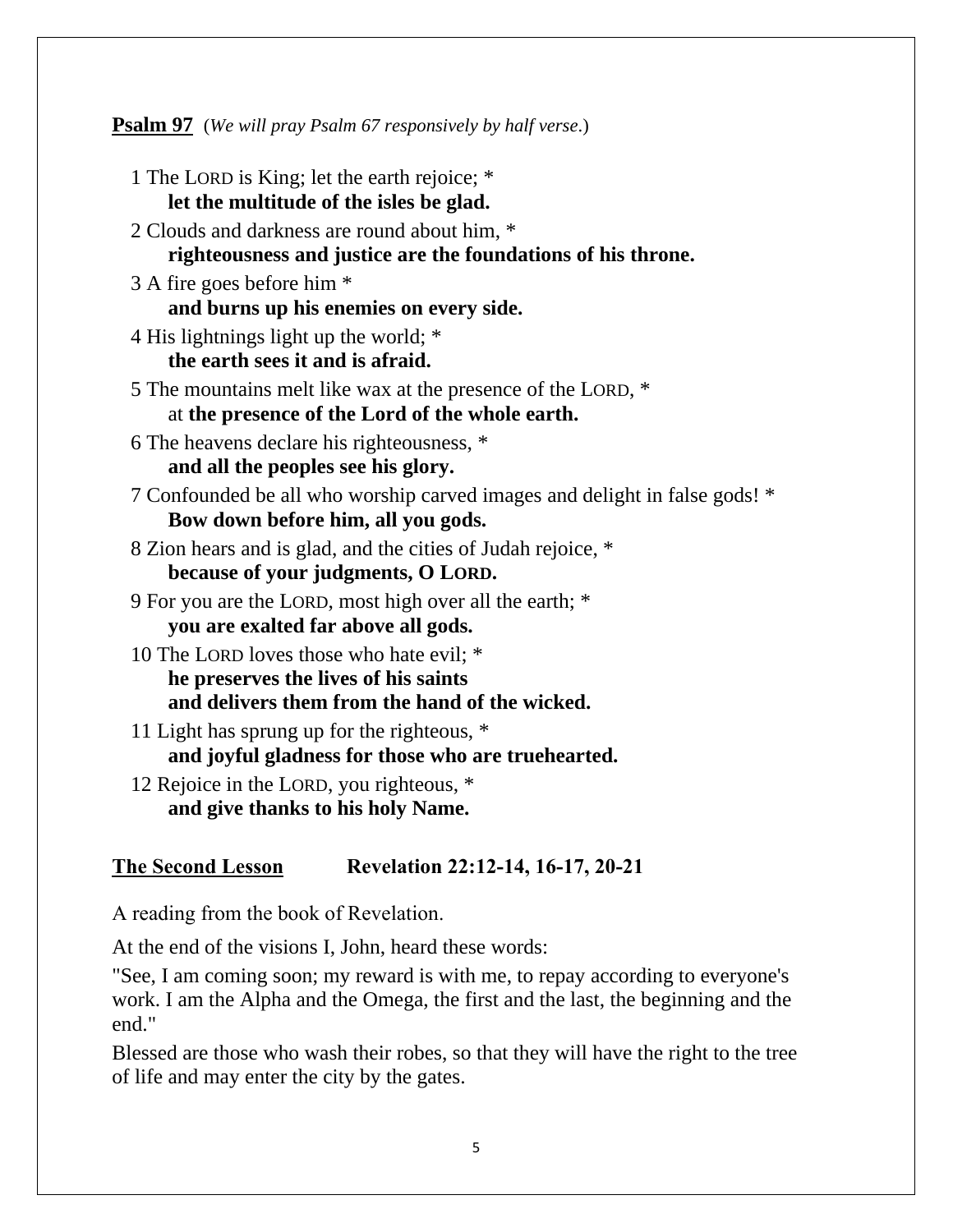"It is I, Jesus, who sent my angel to you with this testimony for the churches. I am the root and the descendant of David, the bright morning star."

The Spirit and the bride say, "Come."

And let everyone who hears say, "Come."

And let everyone who is thirsty come.

Let anyone who wishes take the water of life as a gift.

The one who testifies to these things says, "Surely I am coming soon."

Amen. Come, Lord Jesus!

The grace of the Lord Jesus be with all the saints. Amen.

Reader The Word of the Lord.

People **Thanks be to God.**

**Sequence Hymn** *I Heard the Voice of Jesus Say* **#692, v 1, 2 / 3Blue Hymnal** 

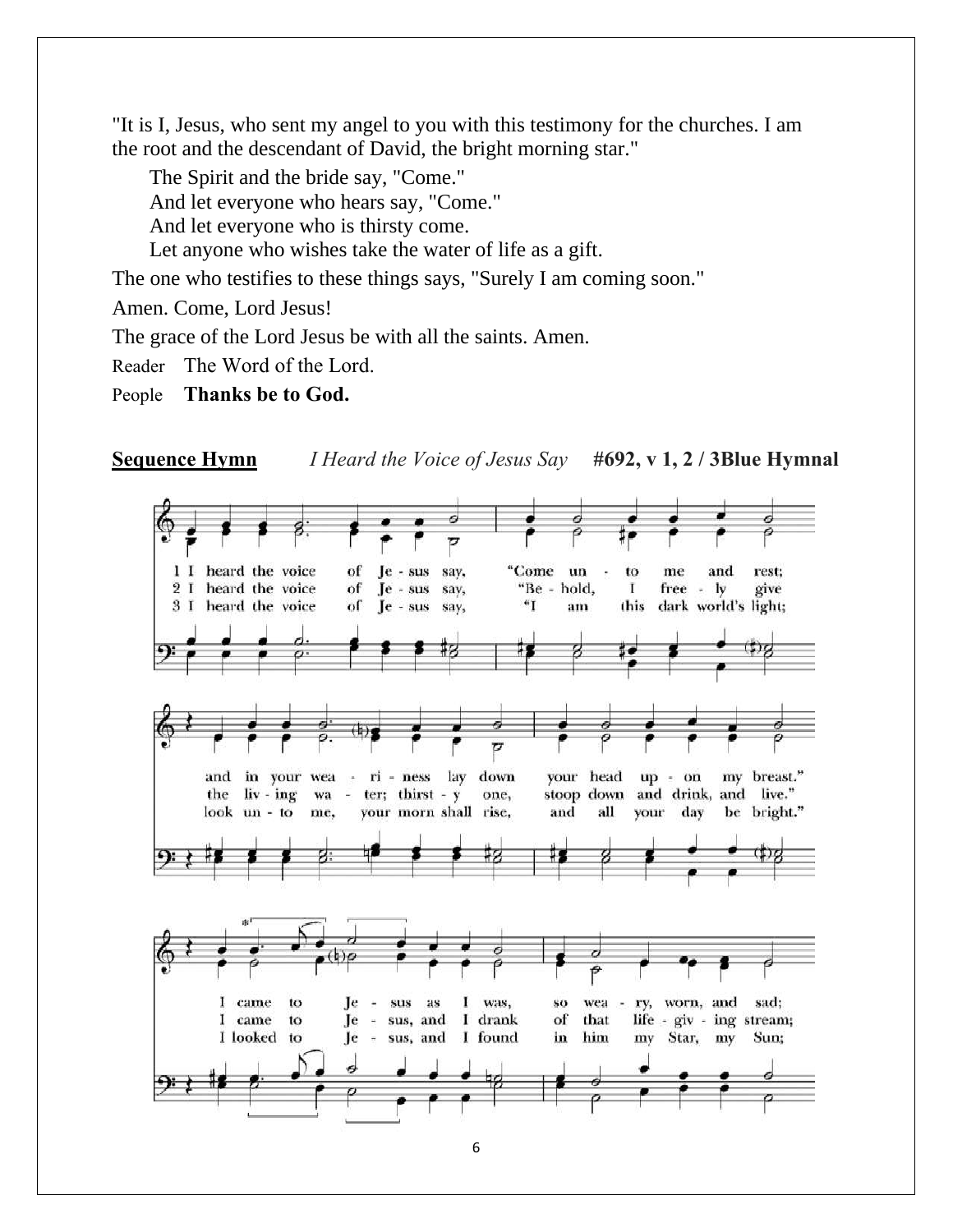

\*The bracketed notes are to be treated as triplet groups.

#### **The Gospel John 17:20-26**

Gospeller The Holy Gospel of our Lord Jesus Christ according to John. People **Glory to you, Lord Christ.**

Jesus prayed for his disciples, and then he said. "I ask not only on behalf of these, but also on behalf of those who will believe in me through their word, that they may all be one. As you, Father, are in me and I am in you, may they also be in us, so that the world may believe that you have sent me. The glory that you have given me I have given them, so that they may be one, as we are one, I in them and you in me, that they may become completely one, so that the world may know that you have sent me and have loved them even as you have loved me. Father, I desire that those also, whom you have given me, may be with me where I am, to see my glory, which you have given me because you loved me before the foundation of the world.

"Righteous Father, the world does not know you, but I know you; and these know that you have sent me. I made your name known to them, and I will make it known, so that the love with which you have loved me may be in them, and I in them."

Gospeller The Gospel of the Lord.

People **Praise to you, Lord Christ.**

#### **The Sermon** Rev. Fran

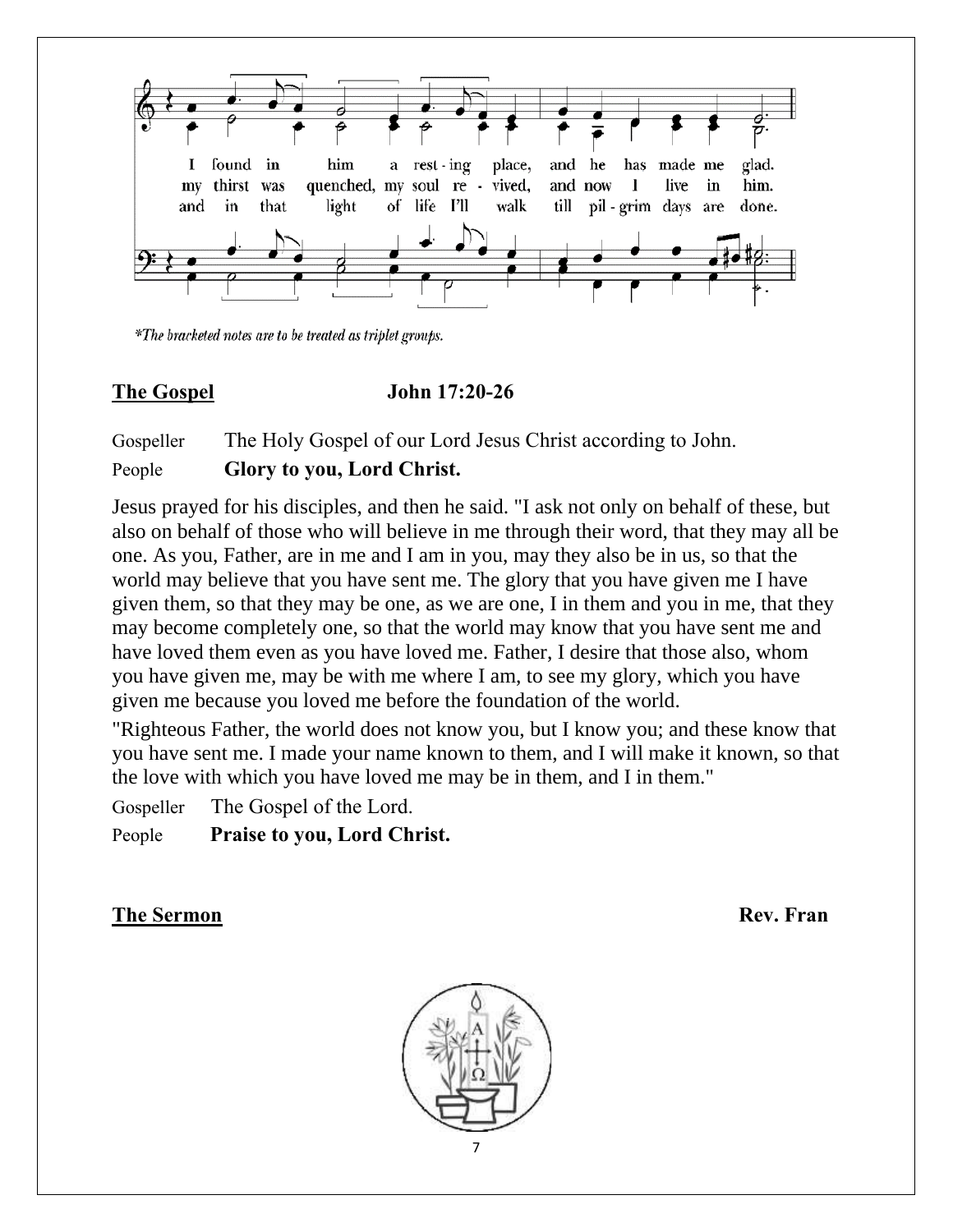#### **THE SACRAMENT OF HOLY BAPTISM**

#### **THE BAPTISM OF MATTHEW GARFIELD PEART**

| The Presentation and Examination of the Candidates | <b>BCP 301</b> |
|----------------------------------------------------|----------------|
| <b>The Baptismal Covenant</b>                      | <b>BCP 304</b> |
| <b>Prayers for the Candidate</b>                   | <b>BCP 305</b> |
| <b>The Baptism</b>                                 | <b>BCP 307</b> |
| <b>Welcome the Newly Baptized</b>                  | <b>BCP 308</b> |

#### **Presentation of the Baptismal Candle**

#### **The Peace**

The peace of the Lord be always with you. **And also with you.**

#### **The Offertory**

Yours, O Lord, is the greatness, the power, the glory, the victory, and the majesty. For everything in heaven and on earth is yours. Yours, O Lord, is the kingdom, and you are exalted as head over all. *1 Chronicles 29:11*

**Offertory Anthem** *People Clap Your Hands! (Psalm 47) by* **Robert J. Powell**

**The Doxology #377, Blue Hymnal**

Praise God from whom all blessings flow

Praise Him all creatures here below

Praise Him above, ye heavenly hosts

Praise Father, Son and Holy Ghost.

Amen.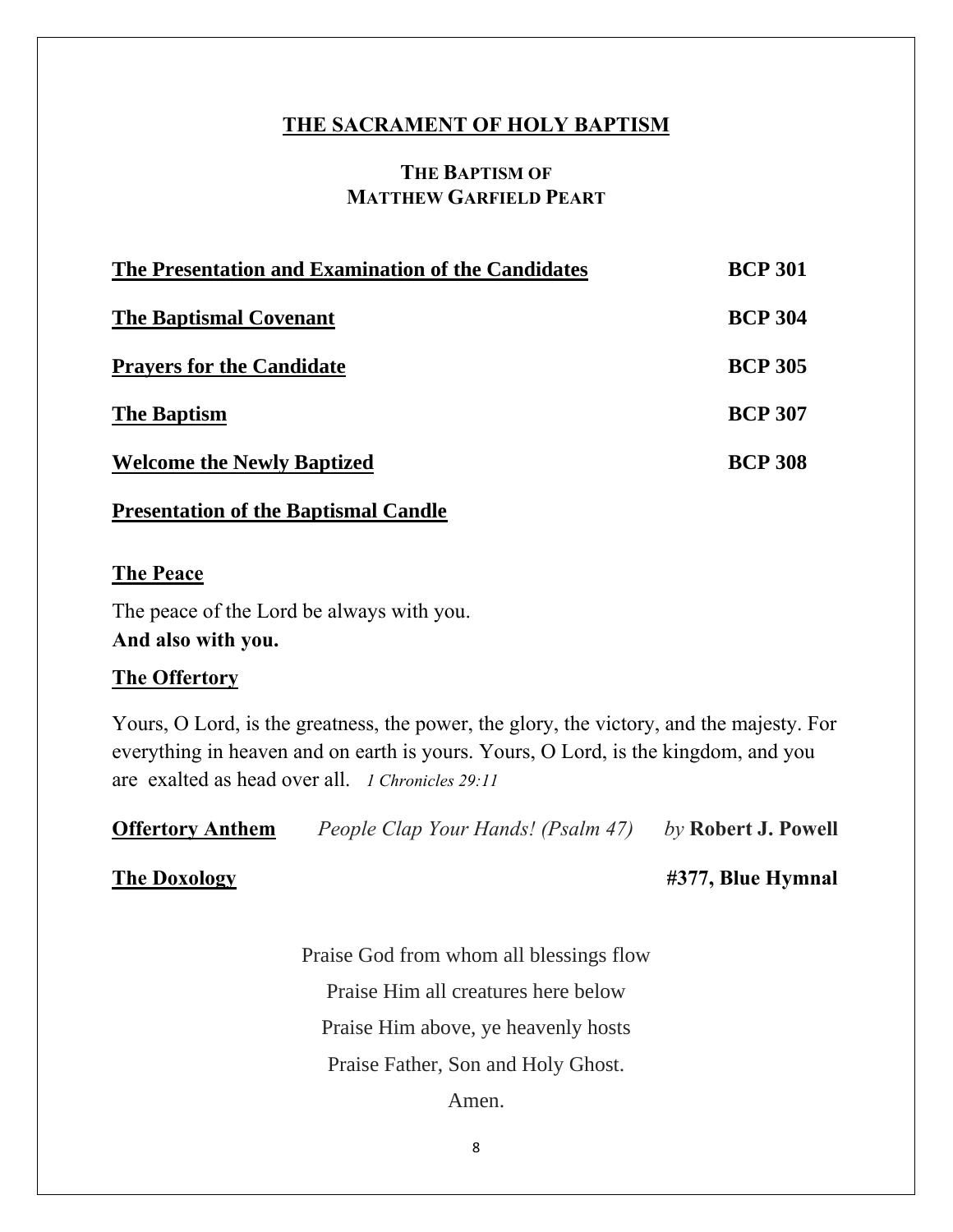## **THE HOLY COMMUNION**

### **The Great Thanksgiving Eucharistic Prayer B**

| Celebrant | The Lord be with you.                      |
|-----------|--------------------------------------------|
| People    | And also with you.                         |
| Celebrant | Lift up your hearts.                       |
| People    | We lift them to the Lord.                  |
| Celebrant | Let us give thanks to the Lord our God.    |
| People    | It is right to give him thanks and praise. |

It is right, and a good and joyful thing, always and everywhere to give thanks to you, Father Almighty, Creator of heaven and earth.

But chiefly are we bound to praise you for the glorious resurrection of your Son Jesus Christ our Lord; for he is the true Paschal Lamb, who was sacrificed for us, and has taken away the sin of the world. By his death he has destroyed death, and by his rising to life again he has won for us everlasting life.

Therefore we praise you, joining our voices with Angels and Archangels and with all the company of heaven, who for ever sing this hymn to proclaim the glory of your Name:

#### **Sanctus: S-129**

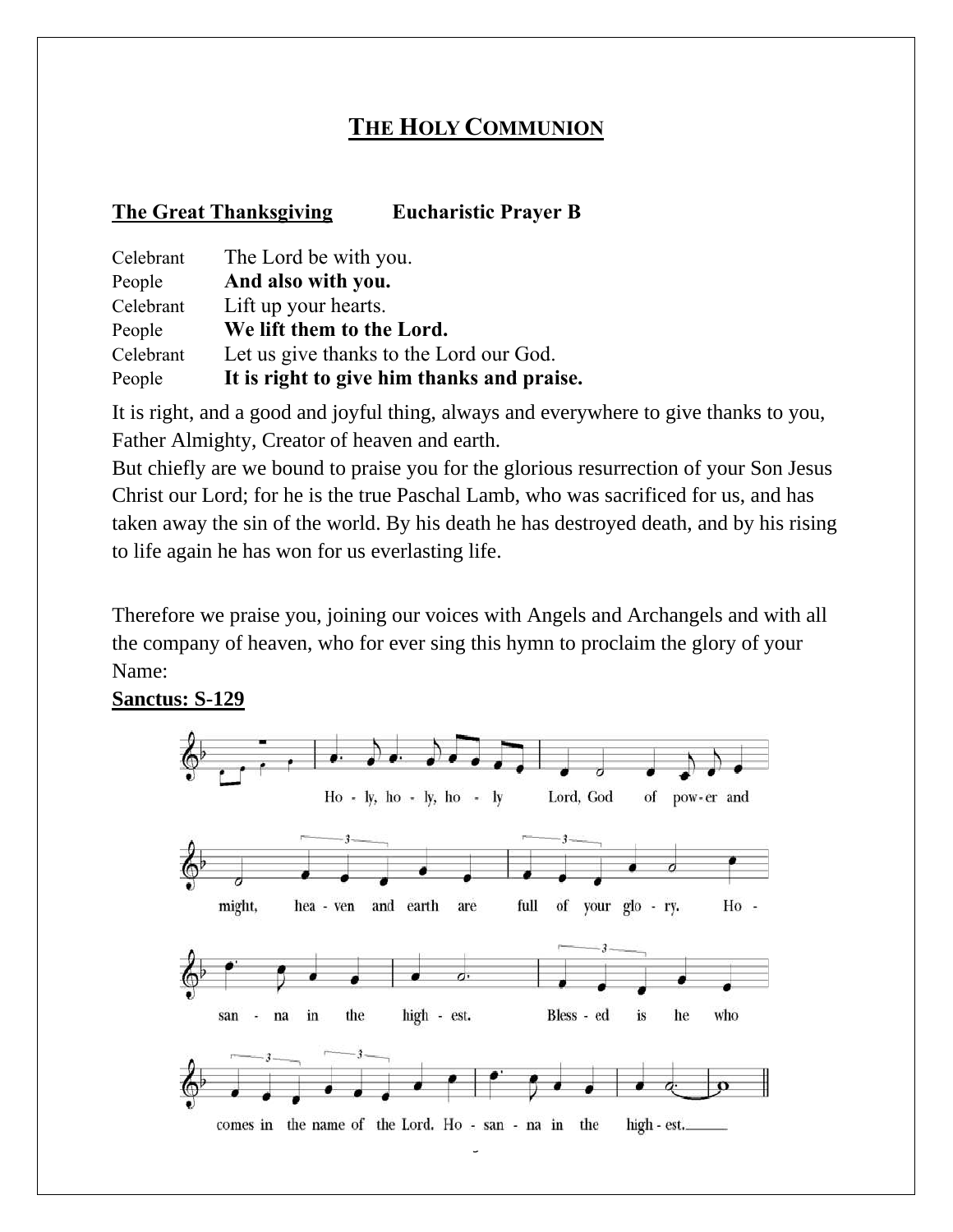We give thanks to you, O God, for the goodness and love which you have made known to us in creation; in the calling of Israel to be your people; in your Word spoken through the prophets; and above all in the Word made flesh, Jesus, your Son. For in these last days you sent him to be incarnate from the Virgin Mary, to be the Savior and Redeemer of the world. In him, you have delivered us from evil, and made us worthy to stand before you. In him, you have brought us out of error into truth, out of sin into righteousness, out of death into life.

On the night before he died for us, our Lord Jesus Christ took bread; and when he had given thanks to you, he broke it, and gave it to his disciples, and said, "Take, eat: This is my Body, which is given for you. Do this for the remembrance of me."

After supper he took the cup of wine; and when he had given thanks, he gave it to them, and said, "Drink this, all of you: This is my Blood of the new Covenant, which is shed for you and for many for the forgiveness of sins. Whenever you drink it, do this for the remembrance of me."

Therefore, according to his command, O Father,

#### *Celebrant and People*

#### **We remember his death, We proclaim his resurrection, We await his coming in glory;**

And we offer our sacrifice of praise and thanksgiving to you, O Lord of all; presenting to you, from your creation, this bread and this wine.

We pray you, gracious God, to send your Holy Spirit upon these gifts that they may be the Sacrament of the Body of Christ and his Blood of the new Covenant. Unite us to your Son in his sacrifice, that we may be acceptable through him, being sanctified by the Holy Spirit. In the fullness of time, put all things in subjection under your Christ, and bring us to that heavenly country where, with Saint Thomas and all your saints, we may enter the everlasting heritage of your sons and daughters; through Jesus Christ our Lord, the firstborn of all creation, the head of the Church, and the author of our salvation.

By him, and with him, and in him, in the unity of the Holy Spirit all honor and glory is yours, Almighty Father, now and for ever. **AMEN***.*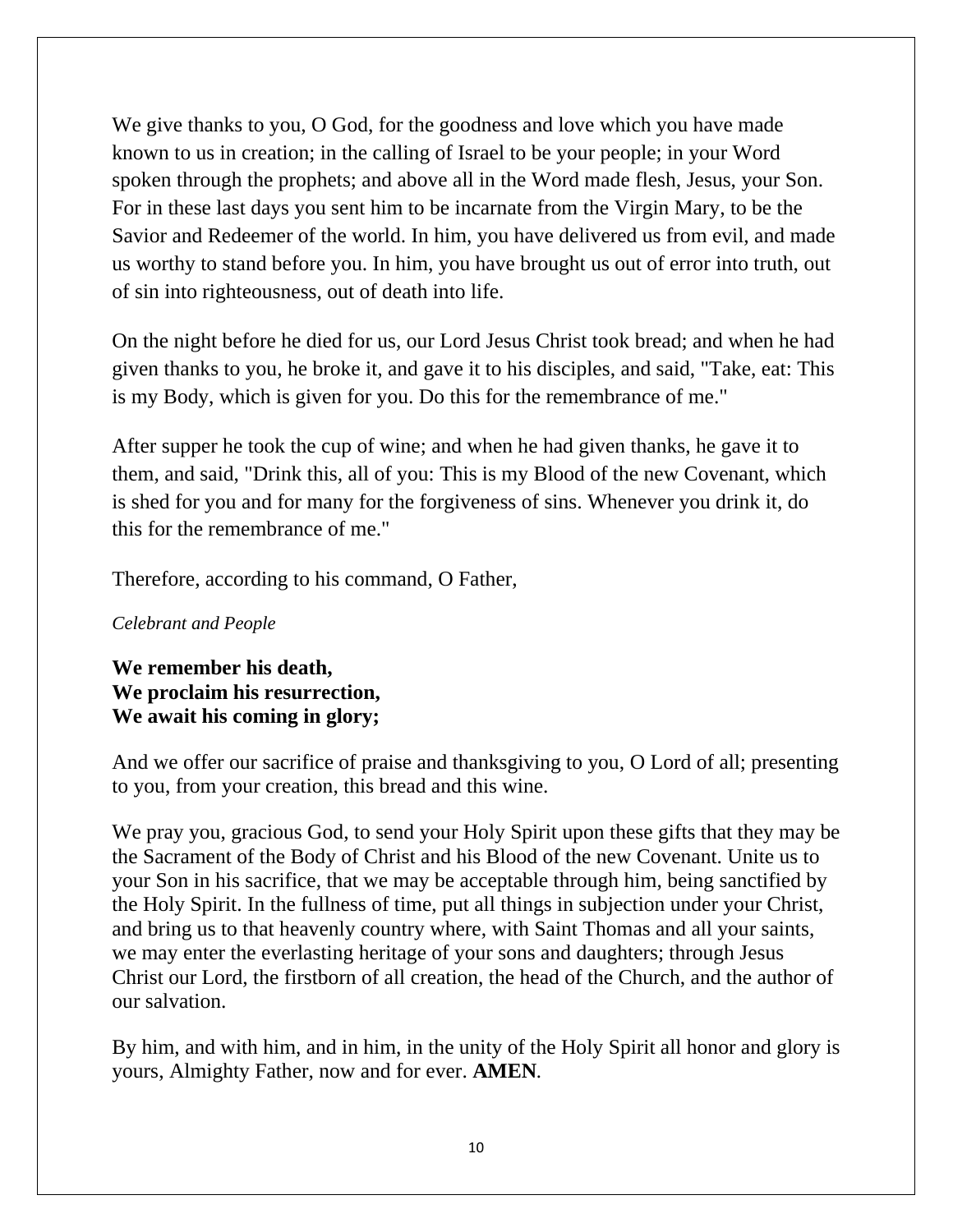#### **The Lord's Prayer**

And now, as our Savior Christ has taught us, we are bold to say,

**Our Father, who art in heaven, hallowed be thy Name, thy kingdom come, thy will be done, on earth as it is in heaven. Give us this day our daily bread. And forgive us our trespasses, as we forgive those who trespass against us. And lead us not into temptation, but deliver us from evil. For thine is the kingdom, and the power, and the glory, for ever and ever. Amen.**

## **The Fraction -** S154



The Gifts of God for the People of God. Take them in remembrance that Christ died for you, and feed on him in your hearts by faith with thanksgiving.

### **Prayer for Spiritual Communion on Zoom**

*While some members of our congregation are receiving communion at church, those members gathered to worship on Zoom will say the following prayer:*

**My Jesus, I believe that you are present in the Blessed Sacrament. I love you above all things and I desire you in my soul. Since I cannot now receive you sacramentally, come at least spiritually into my heart. As though you were already there, I embrace you and unite myself wholly to you; never permit me to be separated from you. Amen.** ~ from *St. Augustine's Prayer Book*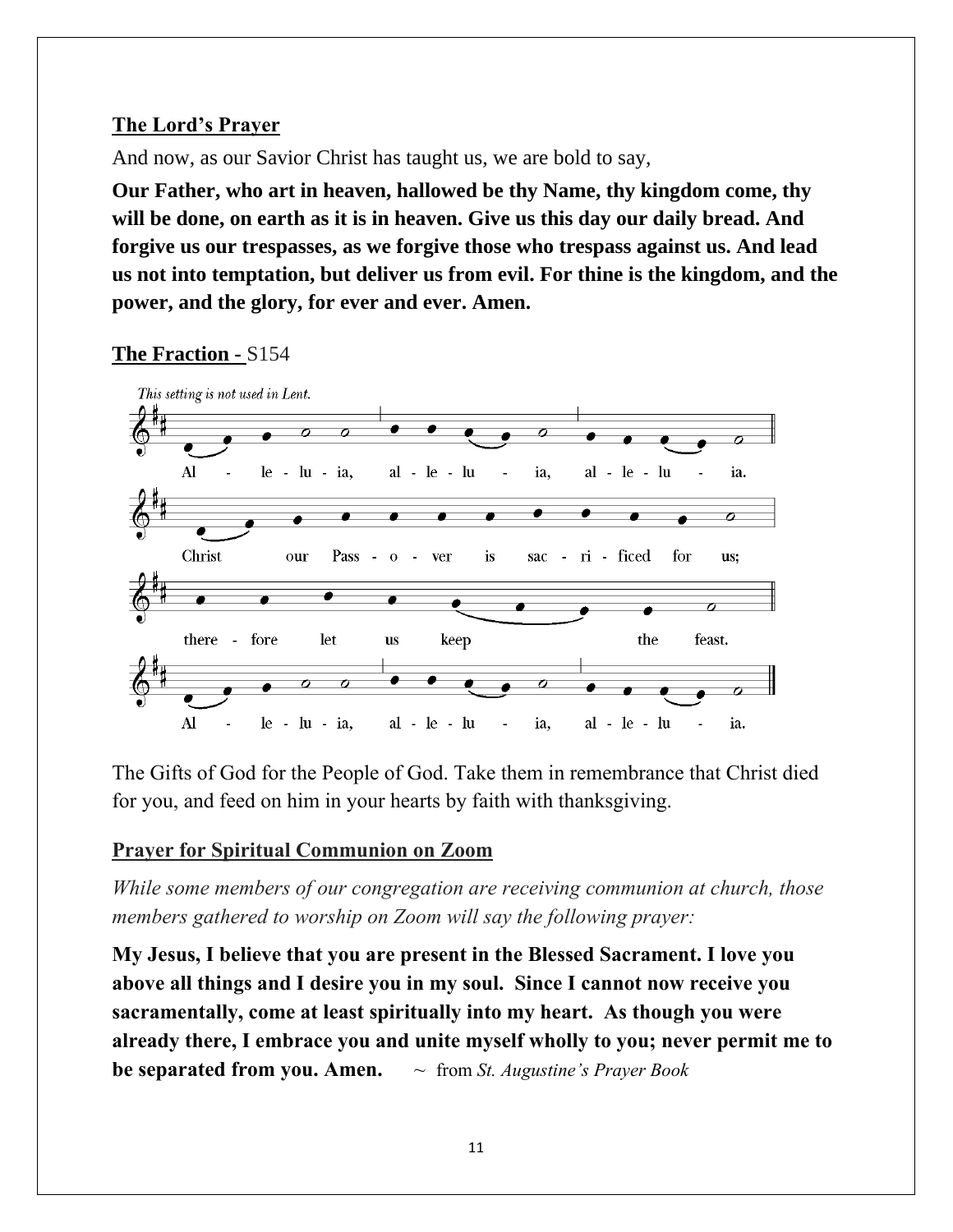**Communion Hymn** *Draw Nigh and Take the Body of the Lord*

**#328, Blue Hymnal** 



- 6 He that his saints in this world rules and shields to all believers life eternal yields;
- 7 with heavenly bread he makes the hungry whole, gives living waters to the thirsting soul.
- 8 Alpha-Omega, unto whom shall bow all nations at the doom, is with us now.

#### **Post-communion Prayer for a Multilocated Congregation**

#### Let us pray.

**God of abundance, we gather as your faithful people near and far. We believe you are present with us, whether we are able to share in the sacrament or continue to long for communion. We thank you for feeding all of us with your love; for uniting us with Christ and one another; and for making us one with all your people in heaven and on earth. Now send us forth in the power of your Spirit, that we may proclaim your love to the world and continue for ever in the risen life of Christ our Savior. Amen.**  $\sim$ Written by the Rev. Dorota Wright-Pruski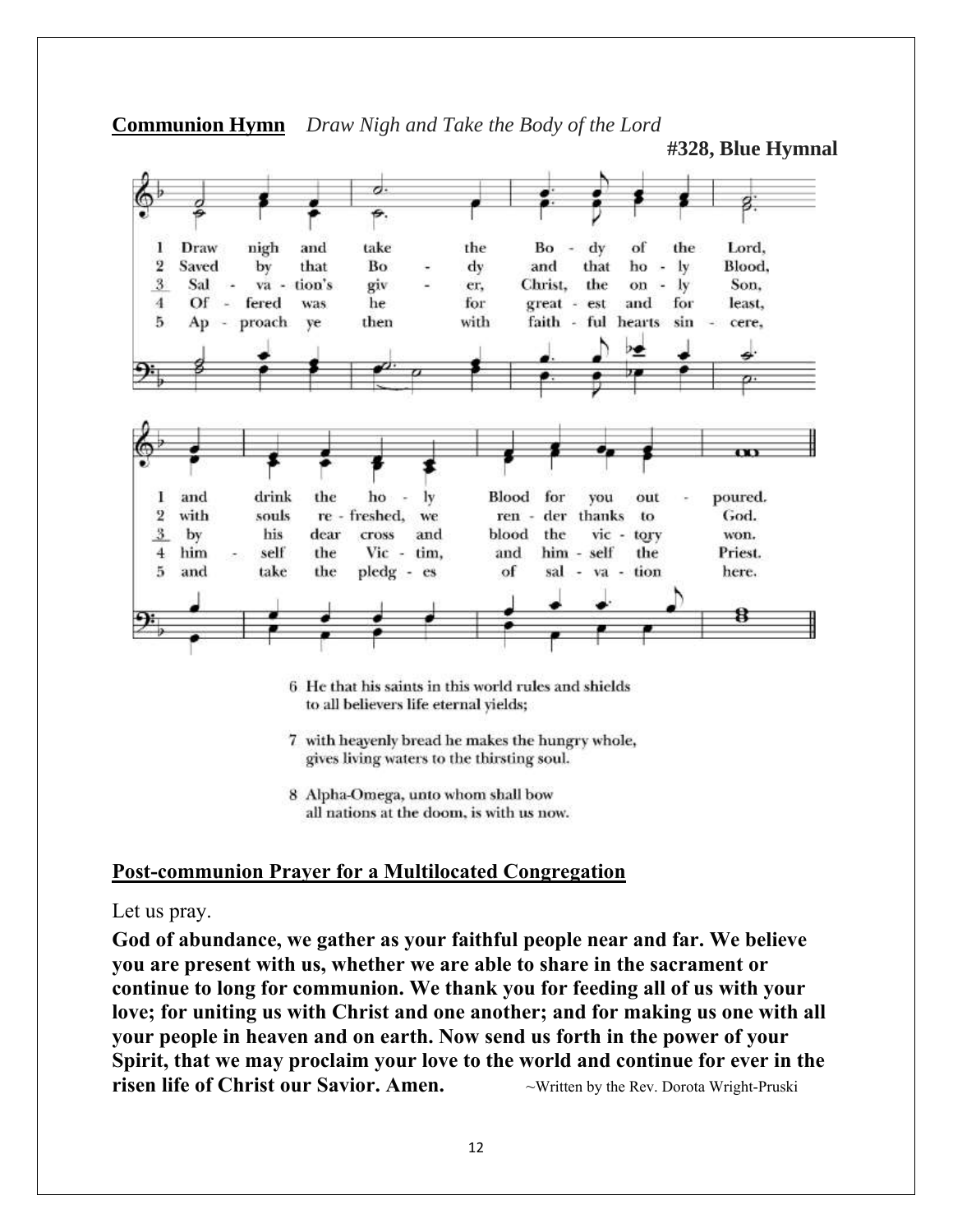#### **The Blessing**

The God of peace, who brought again from the dead our Lord Jesus Christ, the great Shepherd of the sheep, through the blood of the everlasting covenant, make you perfect in every good work to do his will, working in you that which is well-pleasing in his sight; and the blessing of God Almighty, the Father, the Son, and the Holy Spirit, be among you, and remain with you always. **Amen.**

#### **Announcements**

**Recessional Hymn** *Crown Him with Many Crowns* **#494, v 1, 4 & 5, Blue Hymnal**

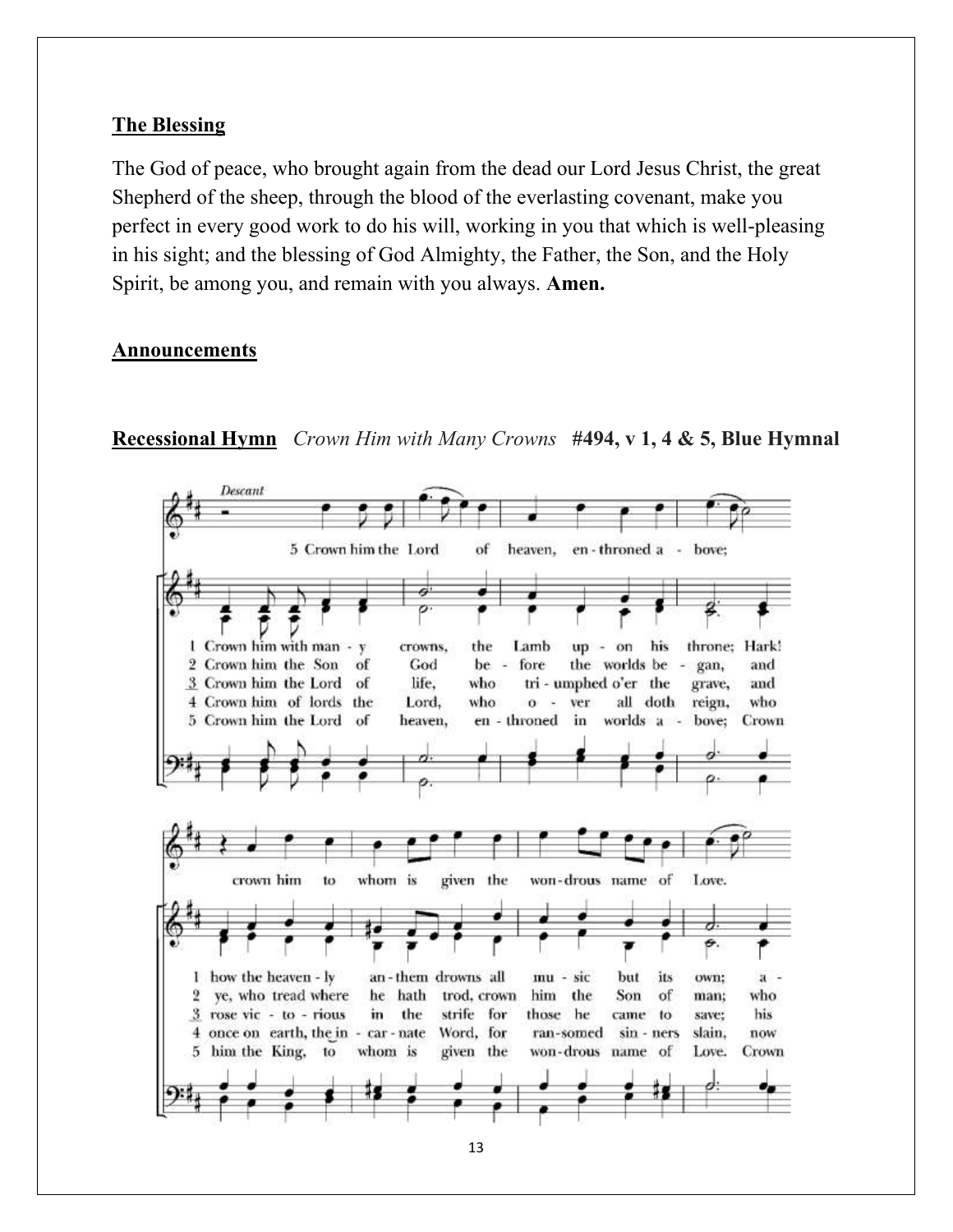

#### **The Dismissal**

- Priest Let us go forth into the world, rejoicing in the power of the Spirit! Alleluia! Alleluia!
- People **Thanks be to God! Alleluia! Alleluia!**

**Postlude** *Festival Postlude on Llanfair* by **R.S. Groves**

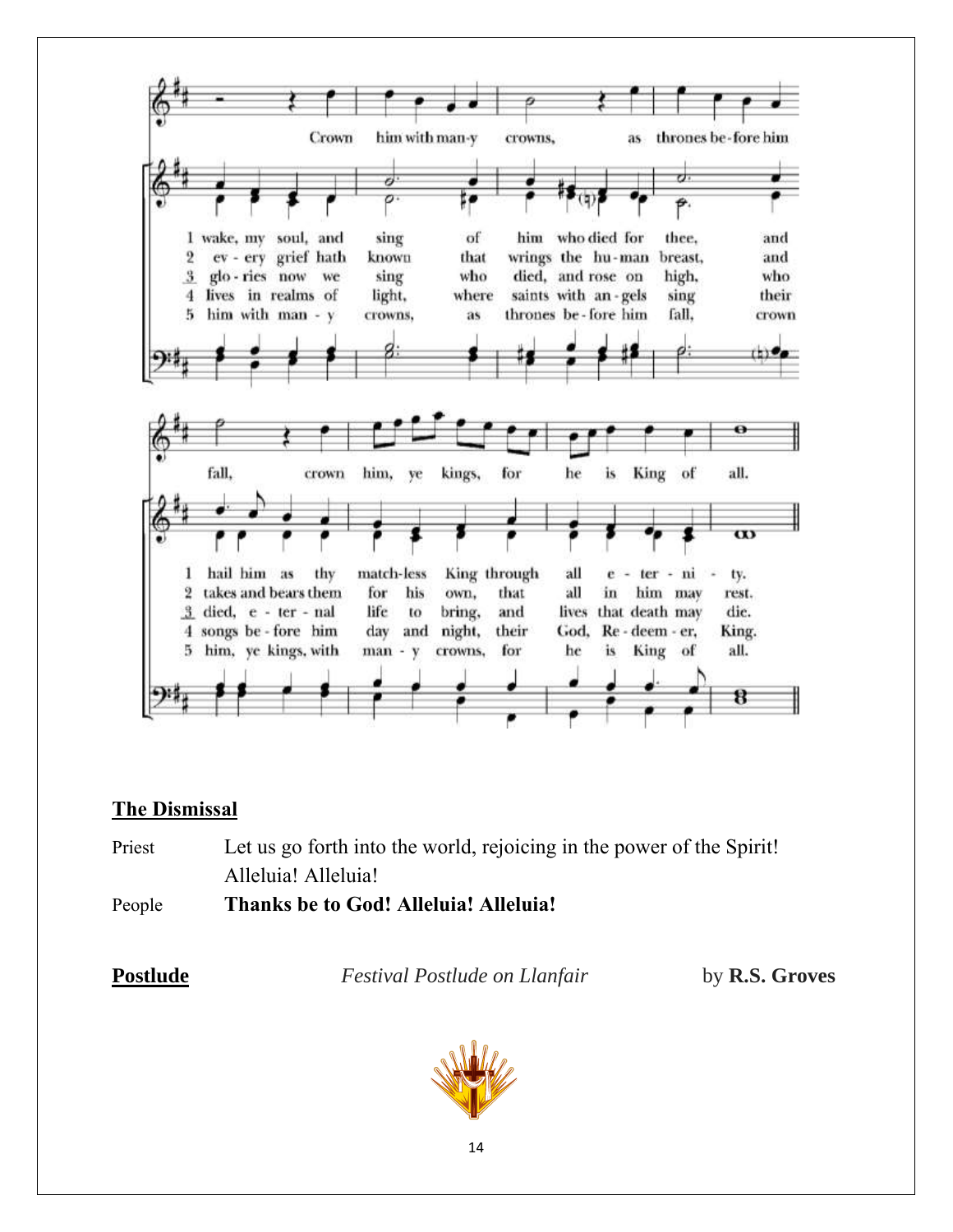#### **Worship Participants**

| Presider                  | Rev. Fran                                |
|---------------------------|------------------------------------------|
| Acolyte                   | Charlie Rhodes                           |
| Altar Guild               | Deborah Forbes                           |
| Counters                  | Lynne Montgomery, Jim Galloway           |
| Digital Usher             | Mary Lee Montfort                        |
| Digital Verger (s)        | Cleta Raymond                            |
| Eucharistic Minister (EM) | Louise Armitage                          |
| Fellowship Host           | Barbara & Dan Wicks                      |
| Flower Guild              | Melinda Fairchild                        |
| Lector & Intercessor      | George Russell                           |
| Ushers                    | Becky Ventorini, Hanita & Aria Bagherian |

#### May Vestry Person

**Melinda Fairchild**

240-274-4741

[Meldavid7815@gmail.com](mailto:Meldavid7815@gmail.com)

Questions, comments, concerns, compliments, all welcome.



#### From our InterIm FamIly mInIster

Remember to mark your calendars, as we're planning another fun event for our younger parishioners next month. Our youth have been invited to join the choir in performing the Introit on Pentecost Sunday, June 5. We will have a brief rehearsal that morning and then will join the choir during the 10:00 service. I hope all of our youth will join us that day to make a joyful noise!



### specIal coFFee Hour talk on ukraIne

Please join us on **June 5** following the 10:00 service for a discussion with our own Peter Reddaway about the war in Ukraine. Peter, a political scientist and author, is well-known for his expertise in the politics of Russia and the other post-Soviet states, as well as human rights and the dissident movement in Russia. Grab a cup of coffee and join us in Hudson Hall for a lively and informative conversation

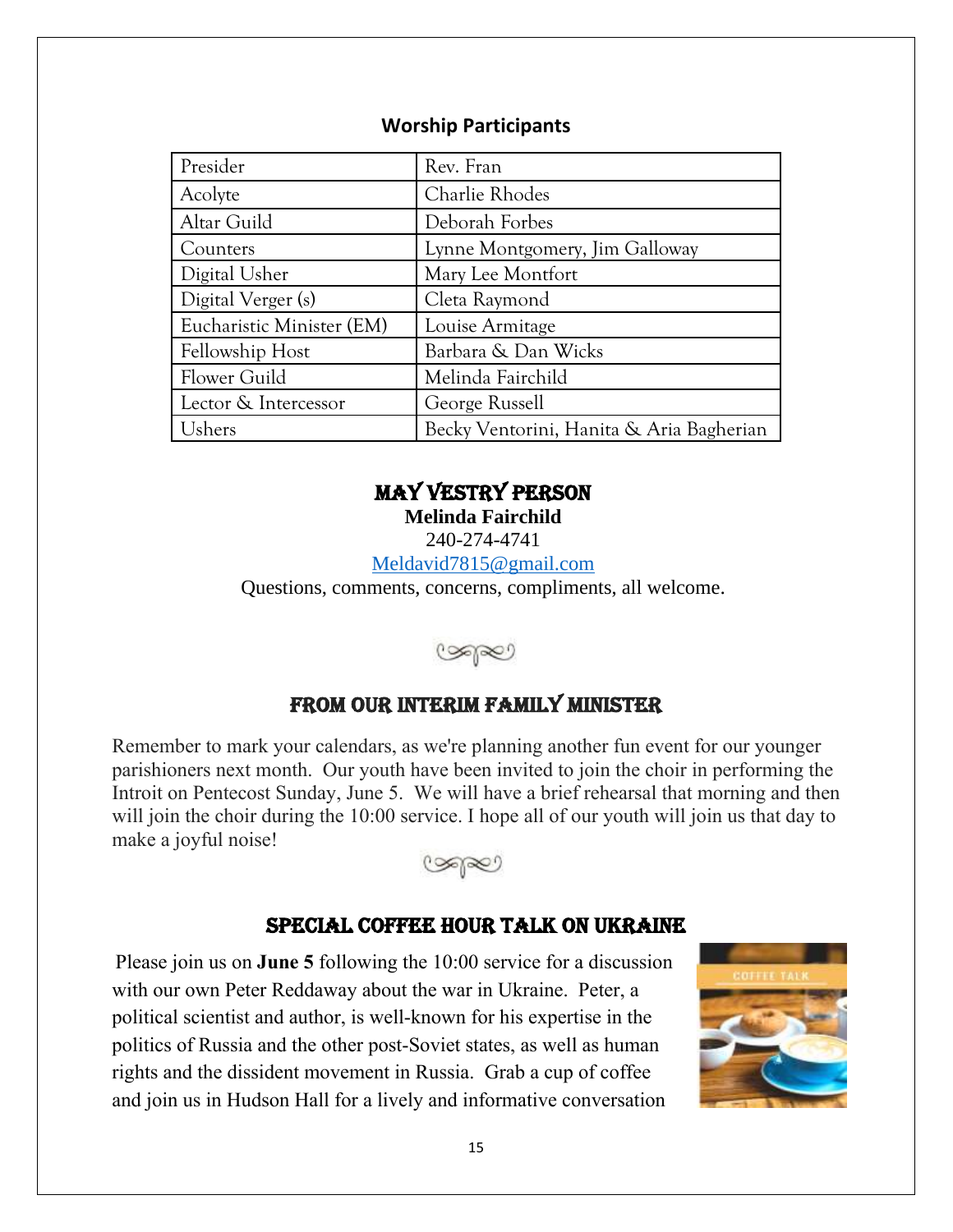with our own in-house expert!")

#### **A PRAYER FOR ST. THOMAS CHURCH**

*Almighty God, by your Spirit the whole body of your Church is governed and sanctified. Hear our prayer for St. Thomas: build in us a renewed vision of your Church; shape our life according to your will; empower us with the gifts to make us one, that together we may grow as a church in the spiritual strength of community, and reach out to include all people in Christ's love, through Jesus Christ our Lord. Amen.*

#### **MINISTERS**

The Baptized Faithful of St. Thomas Episcopal Church The Most Rev. Michael Curry, *Presiding Bishop* The Rt. Rev. Susan Goff, *Ecclesiastical Authority, Suffragan Bishop* The Rt. Rev. Jennifer Brooke-Davidson, Assistant Bishop The Rt. Rev. Porter Taylor, Assisting Bishop

The Very Rev. Fran Gardner-Smith, *Rector* 571-549-1458 - [fran.gardnersmith@stthomasmcleanva.org](mailto:fran.gardnersmith@stthomasmcleanva.org)

#### **THE VESTRY**

| <b>Toby Bush</b>                                                        | Senior Warden      | tobygbush@hotmail.com                                                                               | 562-477-4956                                                 |
|-------------------------------------------------------------------------|--------------------|-----------------------------------------------------------------------------------------------------|--------------------------------------------------------------|
| <b>Bruce Allan</b>                                                      | Junior Warden      | bhallan46@gmail.com                                                                                 | 703-624-9073                                                 |
| Kittie Ellis                                                            |                    | kellis1616@aol.com                                                                                  | 480-330-0385                                                 |
| Melinda Fairchild                                                       |                    | meldavid7815@gmail.com                                                                              | 240-274-4741                                                 |
| Jeff Crigler                                                            |                    | jeffc@crigler.net                                                                                   | 703-650-8980                                                 |
| Mary Lee Montfort<br>Jan Grimes<br><b>Steven Miles</b><br>Janette Thode |                    | maryleemontfort@gmail.com<br>jangrimes5@outlook.com<br>smiles19930@gmail.com<br>jlthode@hotmail.com | 703-862-6096<br>703-213-5460<br>202-639-7951<br>919-583-1542 |
| <b>OTHER LEADERS</b>                                                    |                    |                                                                                                     |                                                              |
| David Alton Smith                                                       | Register           | dapy.smith@gmail.com                                                                                | 703-488-0442                                                 |
| Pat Smith                                                               | Treasurer          | pysmith51@gmail.com                                                                                 | 703-338-0974                                                 |
| Steve Wickman                                                           | Diocesan Delegate  | wickmansb@msn.com                                                                                   | 571-393-8544                                                 |
| Becky Ventorini                                                         | Alternate Delegate | beckyventorini@gmail.com                                                                            | 202-390-4412                                                 |

#### **STAFF**

| Mollie Regan | Interim Family Minister   | mollie.regan@stthomasmcleanva.org 954-778-7252 |              |
|--------------|---------------------------|------------------------------------------------|--------------|
| Mary Cyrus   | <b>Bookkeeper</b>         | accountant@stthomasmcleanva.org                | 703-442-0330 |
| Lori Lind    | Interim Minister of Music | lori.lind@stthomasmcleanva.org                 | 443-226-8270 |